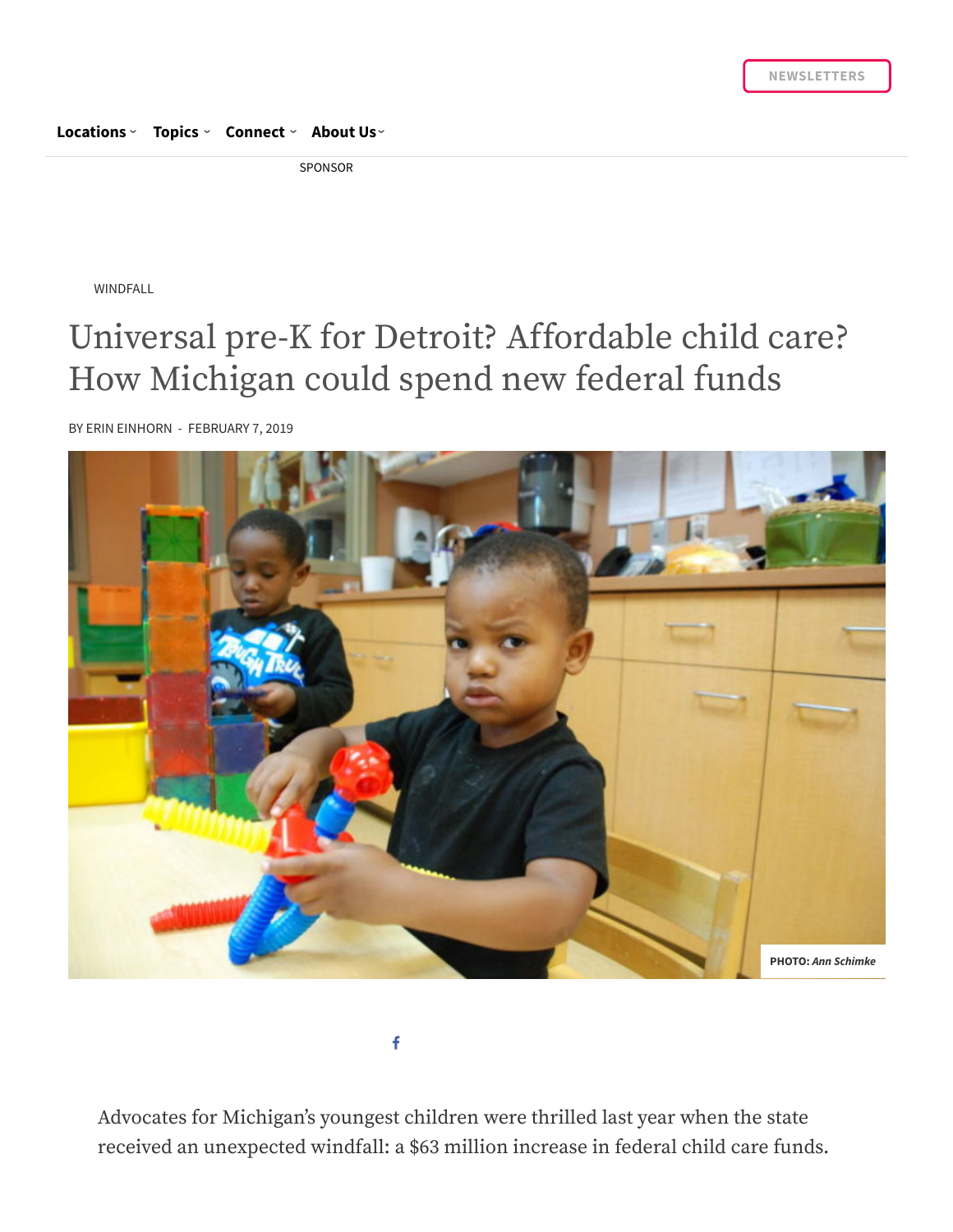Then the jockeying began.

Detroit Mayor Mike Duggan quickly identified that money as a way to pay for the universal pre-K system he envisions for Detroit — one that would allow every 4-yearold in the city to attend preschool for free.

It's something the mayor thinks is urgent.

"The challenge of kindergarten readiness is perhaps nowhere more acute than it is in Detroit," said Eli Savit, Duggan's top education advisor.

Other advocates say the money should be used the way Michigan and most other states have traditionally used federal child care subsidies — to help parents afford child care so they can work or go to school.

They note that Michigan has one of the lowest [income](https://www.bridgemi.com/talent-education/ceos-republicans-add-voices-michigans-child-care-crisis) cutoffs in the nation for subsidized child care, meaning only the poorest families in the state can benefit from the program. They want Michigan to catch up with other states that allow even middle-class families to qualify for subsidies. And they want the state to pay child care providers more so more of them will accept children whose parents are using subsidies  $-$  and more providers will stick with the program rather than drop out after struggling to make ends meet.

## **The Starting Line**

A monthly round-up of early childhood stories from around the nation.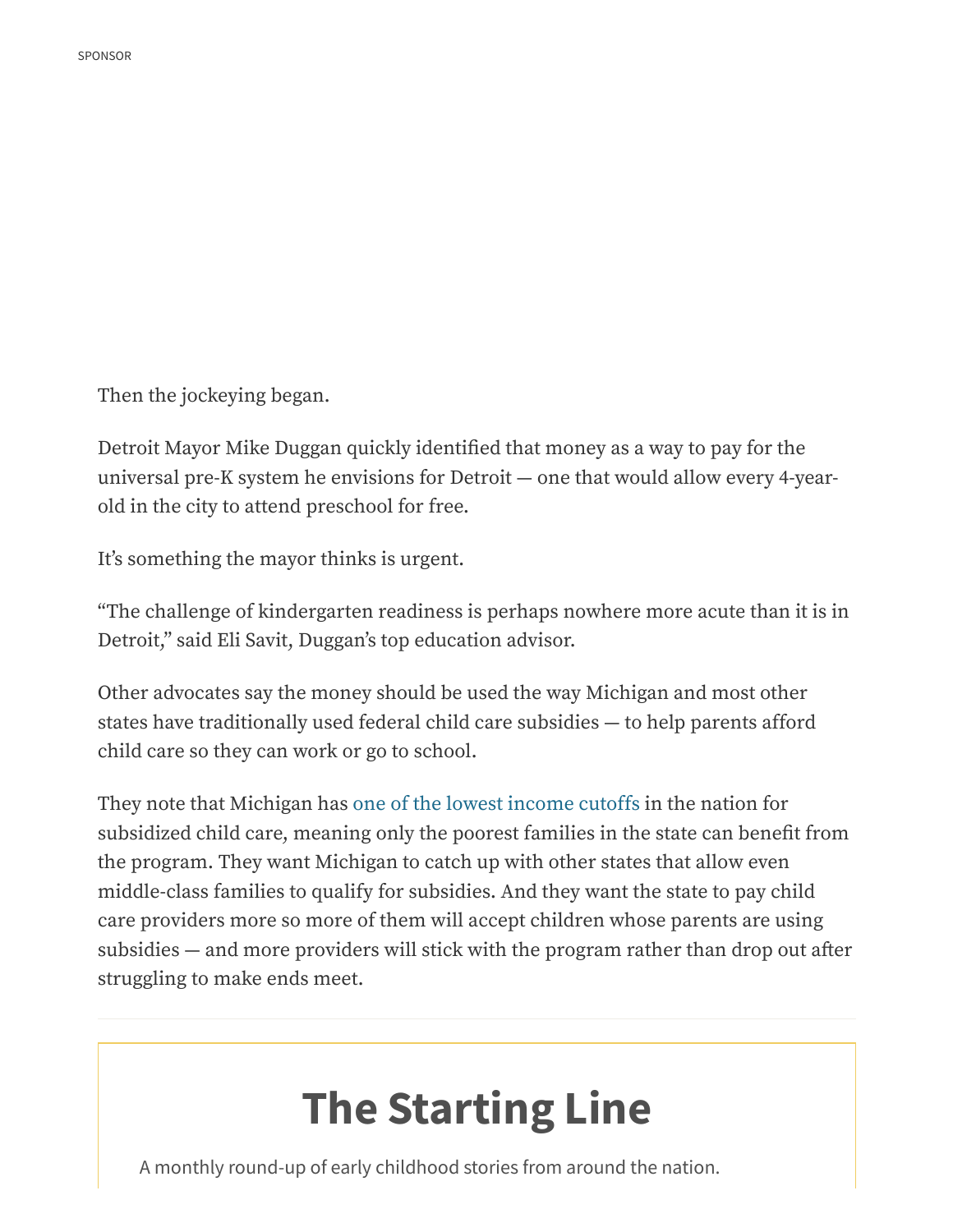Email Address

**SUBSCRIBE**

*"It's great to have a single yet expansive resource for early childhood news." — Chalkbeat reader*

"We have 100 licensed early child care and education providers closing their doors in Michigan every month," said Dawne Bell, who heads the state's Early Childhood Investment Corporation. "There hasn't been clarity about the urgency of the unmet need and … families are losing out every day that we don't have a plan."

A spokeswoman for Gov. Gretchen Whitmer said the governor won't comment on specific budget matters until she releases her executive budget in March. But advocates on all sides hope the new governor will drop some guidance in her first State of the State address next week.

What she says could offer important insight into how she plans to approach the needs of young children in Michigan, whether that means focusing on certain cities or prioritizing the needs of 4-year-olds versus those of younger children.

"It's an interesting policy debate as well as a positive debate to have," said Matt Gillard, who leads an advocacy organization called Michigan's Children. "I could easily make an argument that universal pre-K in Detroit is a worthwhile expenditure of these funds, but on the other hand, our overall child care system is so lacking."

The money at the center of the debate comes from a \$2.37 billion increase to federal child care funding that was approved by Congress last March. It was the largest increase in annual funding to states in the history of the nearly 30-year-old child care program.

States have until September of this year to earmark the funds, but many have already started spending the money.

A [report](https://nwlc.org/resources/states-use-new-child-care-development-block-grant-funds-help-children-families/) by the National Women's Law Center last month found that more than half of states are using the money to raise payment rates for child care providers. Others are using the money to serve additional families, or to improve the quality of existing programs.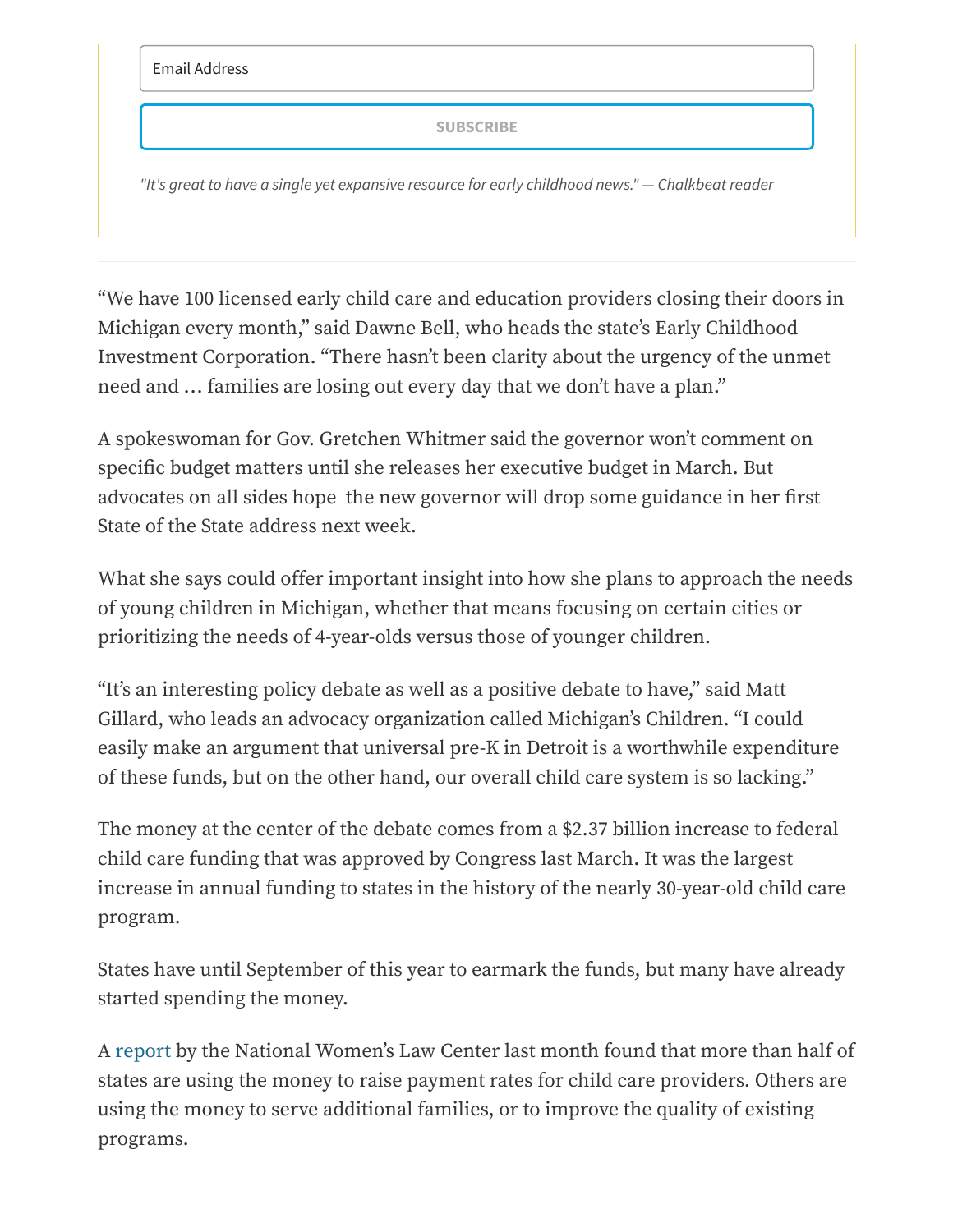In Michigan, former Gov. Rick Snyder last year spent some of the money, using \$15 million to improve the way child care providers are compensated and \$2.5 million for a scholarship program that helps early childhood teachers pursue college degrees or teaching certificates, a spokesman for the state education department said.

The state also saw an increase in demand for child care subsidies, which claimed another \$14.6 million. But more than \$30 million of last year's funds has yet to be earmarked, giving Whitmer a chance to set her own priorities. She could reallocate the money in future years if, as expected, the money continues to come in future federal budgets.

Whitmer, a Democrat, campaigned last year on the promise of extending universal pre-kindergarten to all 4-year-olds in the state.

She could use the child care money to start that effort in the state's largest city, where many of the state's neediest children are concentrated, and where Duggan prominently supported her campaign last year.

But the idea faces a number of hurdles. Among them: Spending a lot of money on a program primarily in Detroit could be a hard sell to GOP lawmakers from across the state, who control both chambers of the legislature.

An [analysis](https://www.michigancapitolconfidential.com/archives/2018/Detroit%20Proposal.pdf) from the state education department last year found that the mayor's proposal to create the 1,900 additional pre-K seats that would be needed to serve all 4 year-olds in Detroit would cost more than \$11 million.

That would mean, that "18 percent of \$63 million would be going to one city while ignoring needs in others," a state official wrote in a memo that was prepared for Snyder. The memo was [posted](https://www.michigancapitolconfidential.com/state-officials-question-detroits-universal-preschool-plans) by the conservative news site Michigan Capitol Confidential.

Other critics of the mayor's proposal argue that directing the child care money to a pre-K program for 4-year-olds doesn't make sense given that the state already has a successful pre-K program called the Great Start Readiness Program, while options for younger children in Michigan lag behind other states.

Another hurdle for the mayor's proposal is that federal law and state policies impose restrictions on who can benefit from federal child care funding.

For example, only children whose parents make less than \$47,000 a year — 85% of the state's median income — currently qualify for child care subsidies, and generally only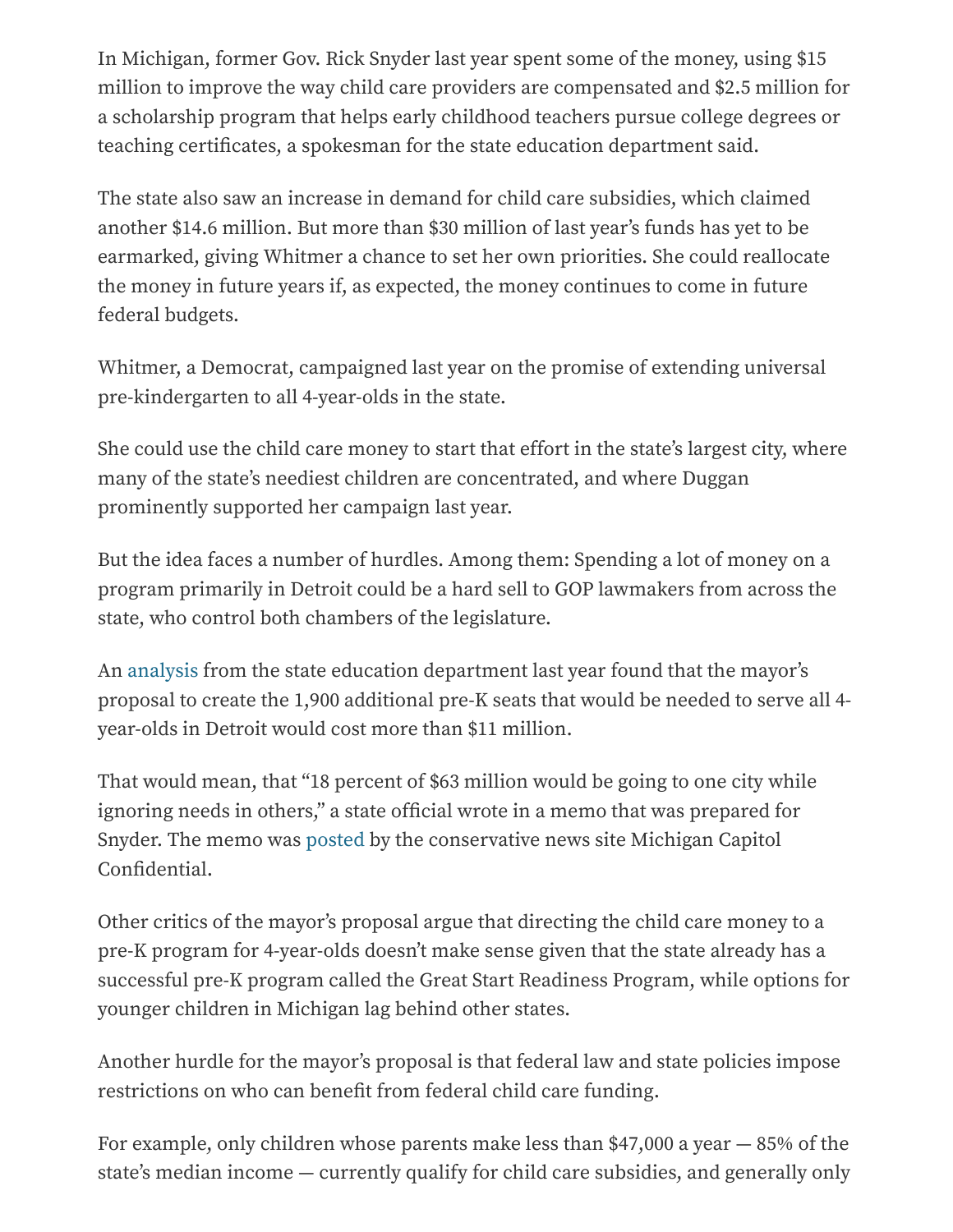if those children's parents are working or going to school.

Supporters of the mayor's vision argue, however, that the state relaxed some of the rules in 2016 when it approved emergency funding to meet the needs of young children in Flint who were affected by that city's water crisis.

The emergency [funding enabled](https://www.bridgemi.com/children-families/preschool-works-wonders-flint-water-crisis-kids-funding-running-out) Flint to create two full-day, high-quality preschool programs and to relax some of the rules that normally apply to the funding. "That gave us the flexibility to make sure that any child who could have been impacted by the water, either in utero or alive, was eligible" for the new programs, said Denise Smith, who heads the Flint early childhood collaborative.

Smith notes that funding for the programs is set to expire next fall. Flint advocates are also on the list of people hoping for a piece of the new child care funds. The city needs \$2.7 million over three years to continue operating at current levels, Smith said.

Detroit hasn't faced an acute emergency on the scale of the one in Flint, but supporters of Duggan's vision argue that the dire state of Detroit schools calls for a similarly robust response. The stakes for schools just got higher because a new state law next year will require schools to hold back students who aren't reading at grade level by the third grade.

Smith, who is on the stewardship board of the Hope Starts Here initiative, which is a push to improve the quality of life for young children in Detroit, said she is sympathetic to the argument that Detroit needs the money for pre-K. But she notes that the number of 4-year-olds needing preschool in Detroit — about 1,900 — is dwarfed by the more [than 20,000](https://datadrivendetroit.org/kresge-tool/) babies and toddlers who need preschool or child care.

"I don't know, given our current landscape, that we can target just 4-year-olds," Smith said. "I think it makes sense to have a plan to involve multiple age groups … We know that the earlier the foundation is laid, the more persistent it is. And we need to get those young children in a stream of critical thinking and discovery sooner rather than later."

Savit said Duggan shares the desire to see more and better programs for babies, toddlers, and even pregnant moms, but the mayor believes that pre-K is a good place to begin.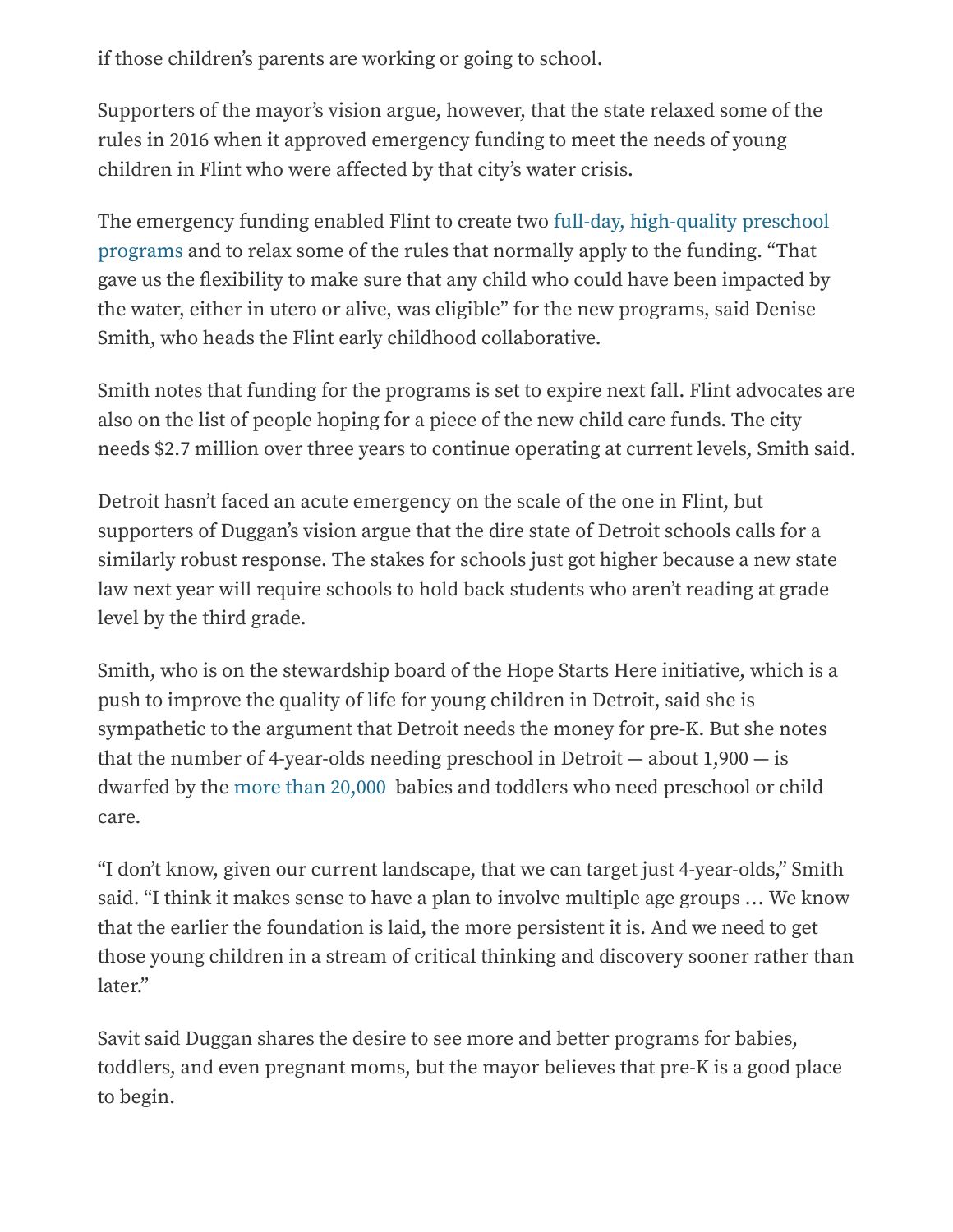"There's no question that we need far more investment in the 0-3 space," Savit said. "But there's a pressing need, and real opportunity, for 4-year-olds as well. When you invest in 4-year-olds, you have an opportunity for continuity with the school system."

## **More in [Early childhood](https://www.chalkbeat.org/series/the-search-for-quality-and-equity-in-ece/)**

- What Whitmer's budget means for preschoolers [in Michigan —](https://www.chalkbeat.org/posts/detroit/2019/03/06/what-whitmers-budget-means-for-preschoolers-in-michigan-and-detroit/) and Detroit
- It's good to be a baby [in Colorado,](https://www.chalkbeat.org/posts/co/2019/02/26/its-good-to-be-a-baby-in-colorado-new-report-shows/) new report shows
- New Colorado bill aims to keep [young students](https://www.chalkbeat.org/posts/co/2019/02/21/new-colorado-bill-aims-to-keep-young-students-in-school-even-after-they-misbehave/) in school  $-$  even after they misbehave
- As lawmakers consider major preschool [expansion,](https://www.chalkbeat.org/posts/co/2019/02/14/as-lawmakers-consider-major-preschool-expansion-colorado-providers-want-more-than-just-extra-seats/) Colorado providers want more than just extra seats

**By Erin [Einhorn](https://www.chalkbeat.org/author/eeinhorn/)** [@ERINLEINHORN](https://twitter.com/erinleinhorn) [EEINHORN@CHALKBEAT.ORG](mailto:eeinhorn@chalkbeat.org)

IN THIS STORY: CHILD CARE [SUBSIDIES](https://www.chalkbeat.org/tag/child-care-subsidies/), GOV. [GRETCHEN](https://www.chalkbeat.org/tag/gov-gretchen-whitmer/) WHITMER, MIKE [DUGGAN,](https://www.chalkbeat.org/tag/mike-duggan/) [UNIVERSAL](https://www.chalkbeat.org/tag/universal-pre-k/) PRE-K

f

**View [Comments](https://www.chalkbeat.org/posts/detroit/2019/02/07/universal-pre-k-for-detroit-affordable-child-care-how-will-michigan-spend-new-federal-funds/?comments=true#disqus_thread)**



Email Address

Select Edition:

Rise & Shine Tennessee

**SUBSCRIBE**